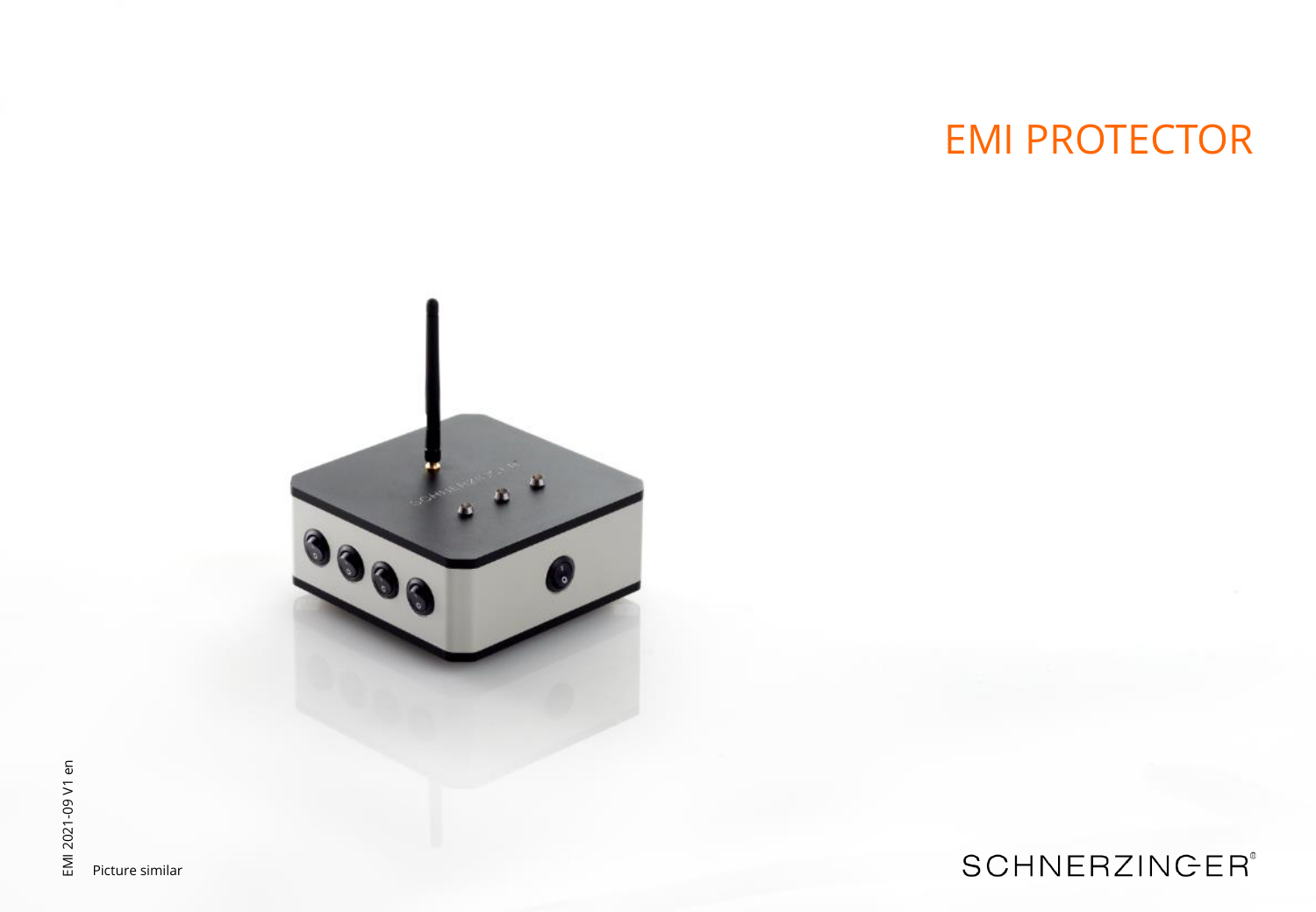Dear customer,

Thank you for your purchase of a SCHNERZINGER product.

Please take the time to precisely read the information in this guide. You will find important instructions to use your product and hints for the optimal integration into your HiFi system.

This guide facilitates your use of the product, promotes understanding its functional characteristics and helps you to obtain the full efficiency of the product.

We hope you enjoy your new SCHNERZINGER product.

# **Package Contents**

### **EMI PROTECTOR**

CONTROL UNIT (COUA) 12V Power Supply, cable length 1,5m 3,5mm jack extension cable 5m Antenna (small and big version)

**Dimensions and weight** (I x w x h in cm, weight in kg)<br>**FMI PROTECTOR** 16.2 x 16.2 x 7.5 (without ant 16.2 x 16.2 x 7.5 (without antenna), 3.8 The small antenna is 11 cm long, the big 39 cm.

Please clean the product with a non-scratching dry duster only. Avoid using cleaning agents.

A potting compound in the devices protects the innovative GIGA CANCELING technology with its particular electrical components specially manufactured for SCHNERZINGER against direct access and screening via X-ray or magnetic field applications. A slight rustling caused by this potting compound is normal and does not result in any functional impairment. There are no informed crystals in the devices.

In case of malfunctions contact your SCHNERZINGER dealer. Please do not attempt to service the device yourself or to open it, in that case you will lose your entitlement for our manufacturer warranty.

In the case of damages at the power plug or power cable please initiate an exchange at SCHNERZINGER via your dealer.

# **Contents**

PROTECTOR SYSTEM EMI PROTECTOR Setting up the EMI PROTECTOR Lasting effect of the EMI PROTECTOR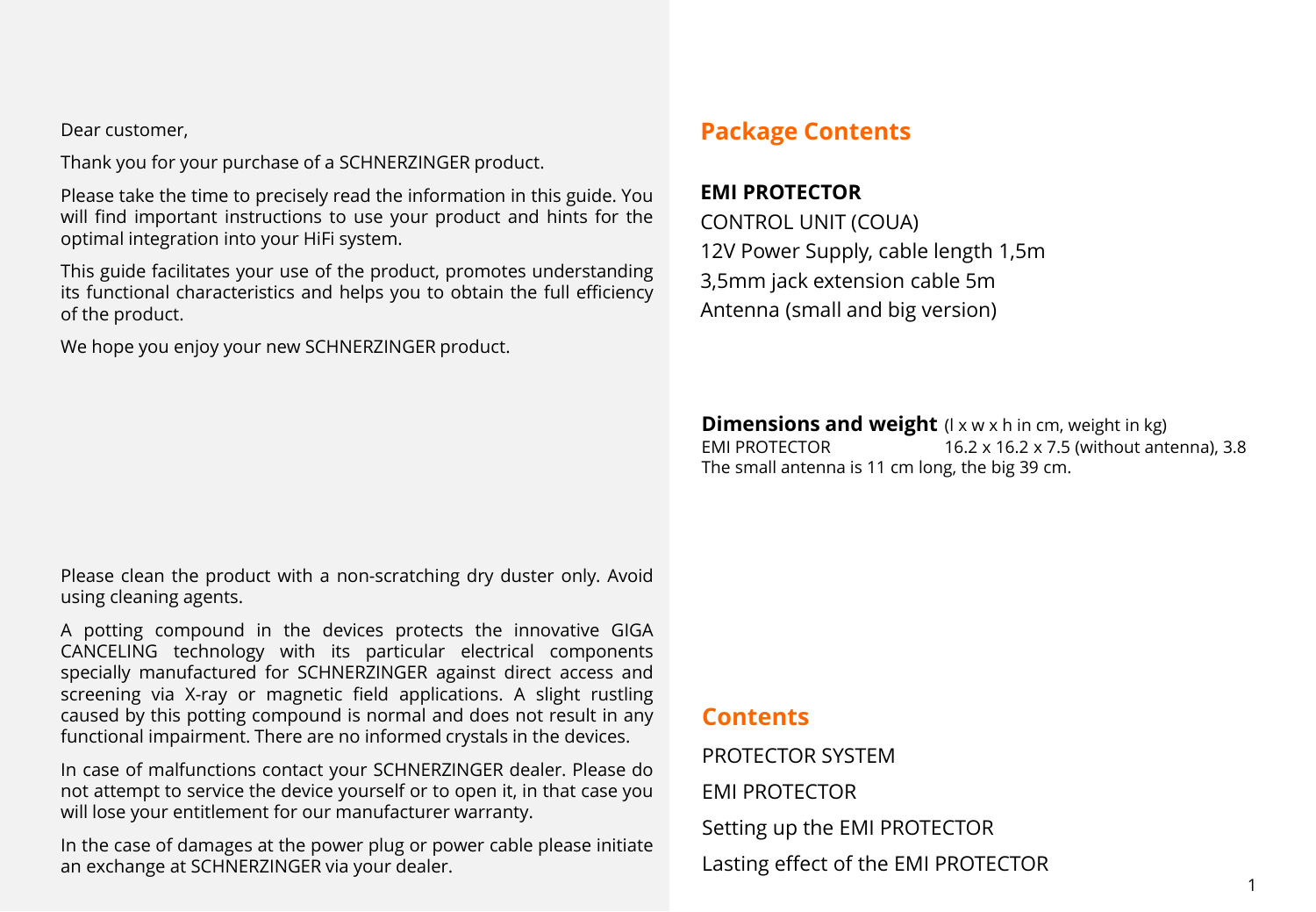# **PROTECTOR SYSTEM**

The music reproduction quality of an audio system is highly affected by low and high frequency electrical interfering fields, caused by Wi-Fi, cellular radio, power lines etc. With the **PROTECTORS** and their integrated trendsetting **GIGA CANCELING** technology, SCHNERZINGER has developed a product category that actively eliminates the sonic effects of low and high frequency interfering fields.

The PROTECTORS significantly enhance the transmission quality of audio systems. The sonic effects include an astonishingly higher spatial depth and resolution as well as increased broad and fine dynamics in music reproduction.

Utilizing the operating principle and efficiency of the GIGA CANCELING technology, the SCHNERZINGER PROTECTORS represent a unique solution in the market.

An important health aspect: PROTECTOR technology does not increase radiation exposure within the room.

## **EMI PROTECTOR**

Like all other PROTECTORS the **EMI PROTECTOR** uses the trendsetting GIGA CANCELING technology. It focuses the performance on its immediate surroundings and effectively protects it from losing sound quality due to high frequency interfering fields. Thus it is suitable for application at critical points in the listening room, such as between the speakers, with the HiFi equipment or at the listening position.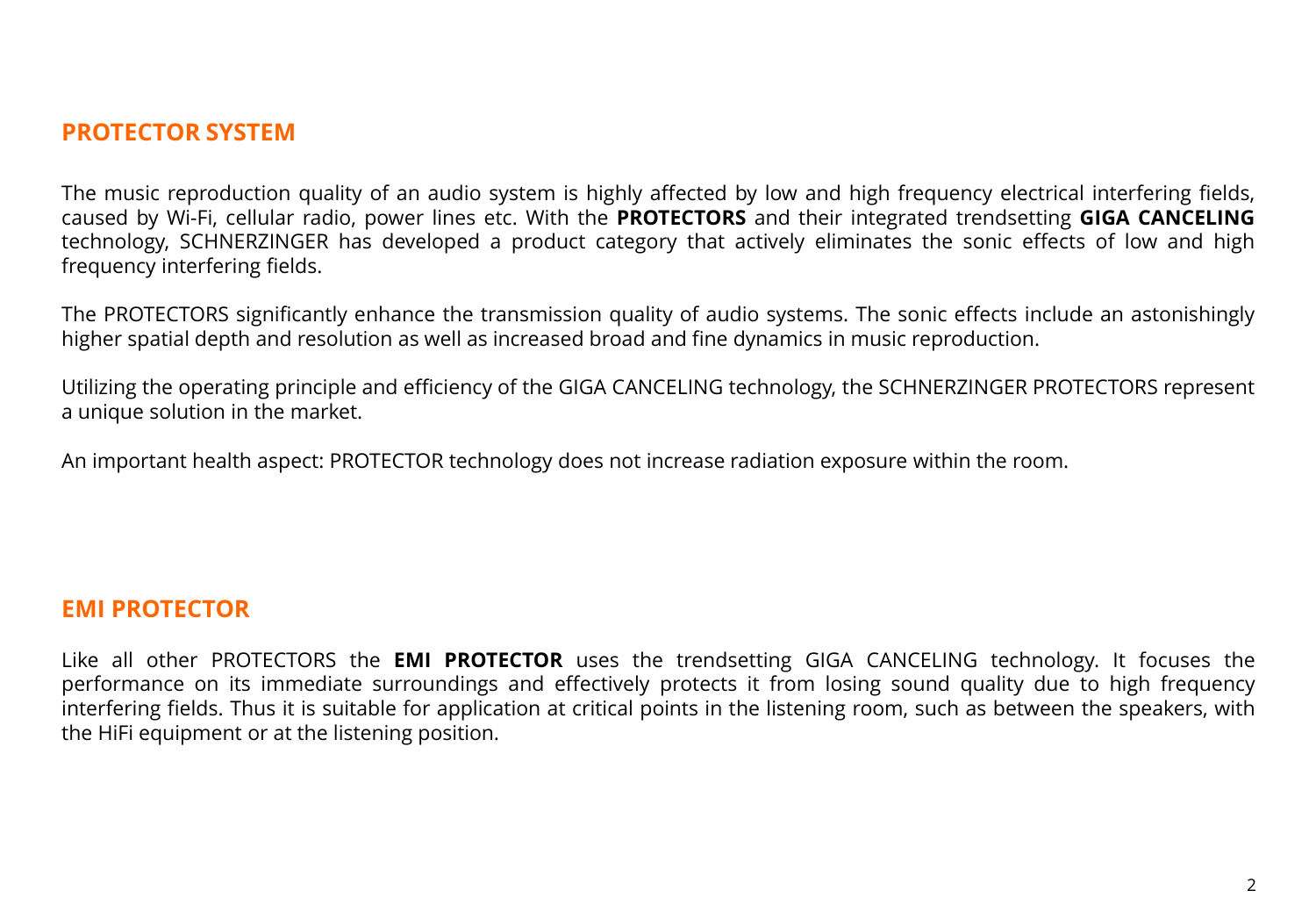# **Setting up the EMI PROTECTOR**

## **6 steps to adapt to the interference field spectrum**

The **EMI PROTECTOR** has three power levels and two functional circuits to simply adjust bandwidth and clock rate of GIGA CANCELING technology via toggle switches. This makes it possible to adapt to any interference field spectrum. The change in bandwidth extends or decreases the detection range, changing the clock rate the processing speed.

The rule is: the narrower the bandwidth, the higher the efficiency - the smaller the detection range. The lower the clock rate, the higher the extinction rate - the less interference frequencies are detected.

Changes need some time to take effect mostly. Therefore at each of the following steps you should wait for app. two minutes before judging. Do not change the results as determined from the previous steps when you do the subsequent steps.



#### **1. Step: Base setting**

Usually (power level 1), the EMI PROTECTOR will be operated without the 12V power supply. To maintain its performance, it should be connected to the grid with CONTROL UNIT and 12V power supply once a year for 15 minutes.

**Connect antenna** (upright position) and **CONTROL UNIT** (COUA) to the EMI PROTECTOR, without 12V power supply.

The other ports are reserved for PROFESSIONAL LINE accessories. The optional EMI PROTECTOR BOOSTER will be connected to port E. Set all 9 switches to base setting 0.

#### **2. Step: Optimal Positioning**

Recommended placement:

- 1) In the middle between, in front of or behind the speakers
- 2) Next to the HiFi equipment
- 3) Behind the listening position

Test a heightened positioning (1,20 – 1,70 m height) in each case.

#### **3. Step: Switch in front in position 0 - power level 1**

Start with switch setting 0 = power level 1 – with CONTROL UNIT, **without** 12V power supply.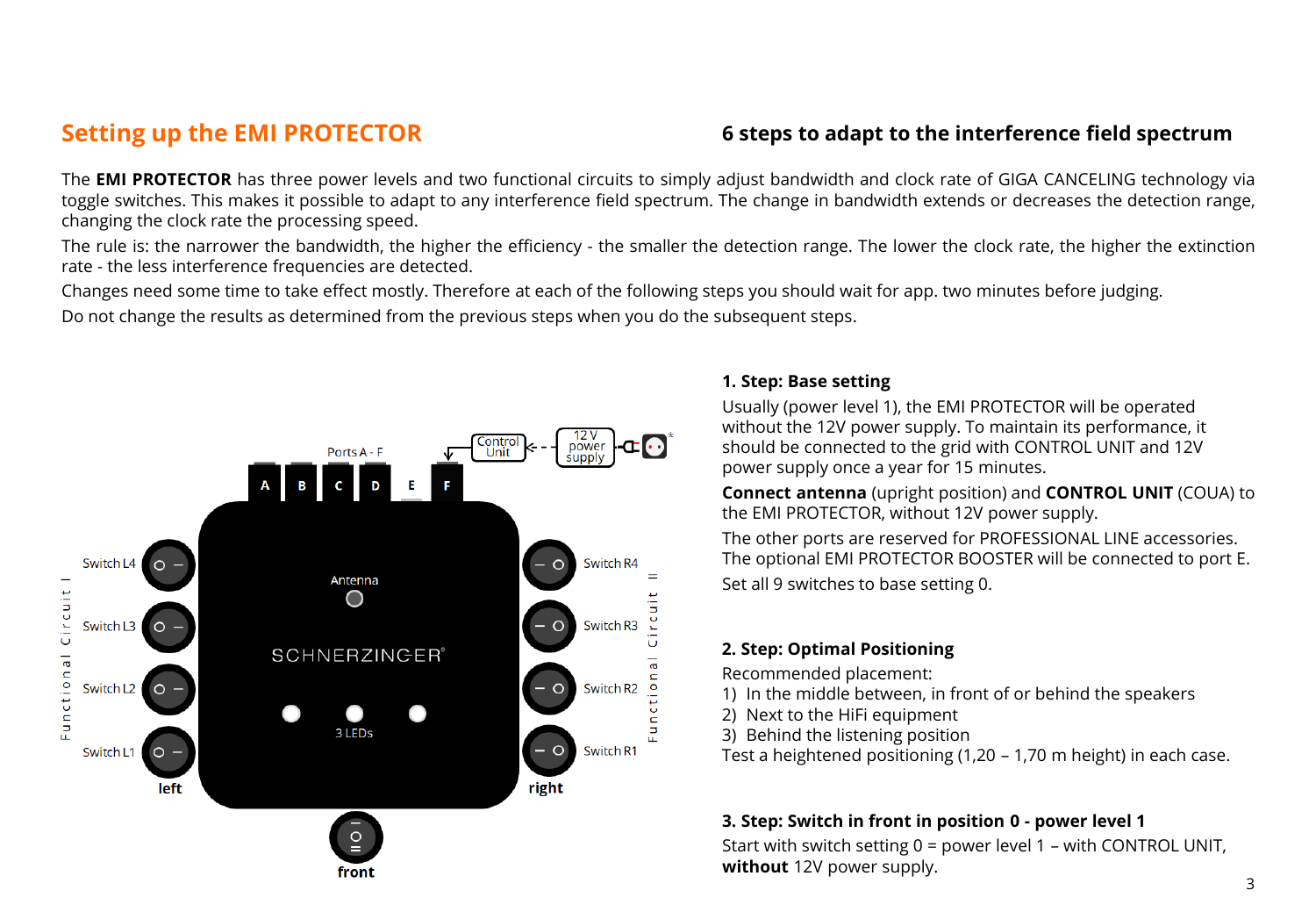# **Setting up the EMI PROTECTOR**

#### **4. Step: Switches left:**

Functional circuit I – setting the **bandwidth**

Switches:  $11 =$  narrow to  $14 =$  wide

Starting from the base setting the switches L1 - L4 will be set sequentially from position 0 to position 1. Each step will increase the bandwidth.

If the bandwidth is to low, the best possible effect will not be reached yet. If the bandwidth is to high, even a sound degradation may occur.

The test ends, when the subsequent step won't achieve a better result.



## **6 steps to adapt to the interference field spectrum**

#### **5. Step: Switches right:**

Functional circuit II – setting the **clocking**

Switches:  $R1 = low$  to  $R4 = high$ 

Starting from the base setting the switches R1 - R4 will be set sequentially from position 0 to position 1. Each step will increase the clocking pace.

If the pace is to low, the best possible effect will not be reached yet. If the pace is to high, even a sound degradation may occur.

The test ends, when the subsequent step won't achieve a better result.

#### **6. Step: Switch in front – adjustment of the power level:**

If power level 1 is not sufficient for the present interference field spectrum, 2 additional power levels can be activated. This requires the permanent connection of the 12V power supply\* to the CONTROL UNIT and the grid. The 12 Volt power supply should be connected to a power circuit separate from the HiFi system – ideally even to a different power phase.

Do not change the previously tested switch setting of the functional circuits I and II!

Activate power levels 2 and 3 with the front switch. Check the result compared to switch position 0 (**without 12V power supply**). If the result improves with power level 2 or 3, it is recommended to repeat steps 4 and 5 with the best power level.

0 = Power Level 1 – with COUA, **without 12V power supply**

- 1 = Power Level 2 with COUA, **with 12V power supply**, LEDs on
- 2 = Power Level 3 with COUA, **with 12V power supply**, LEDs high